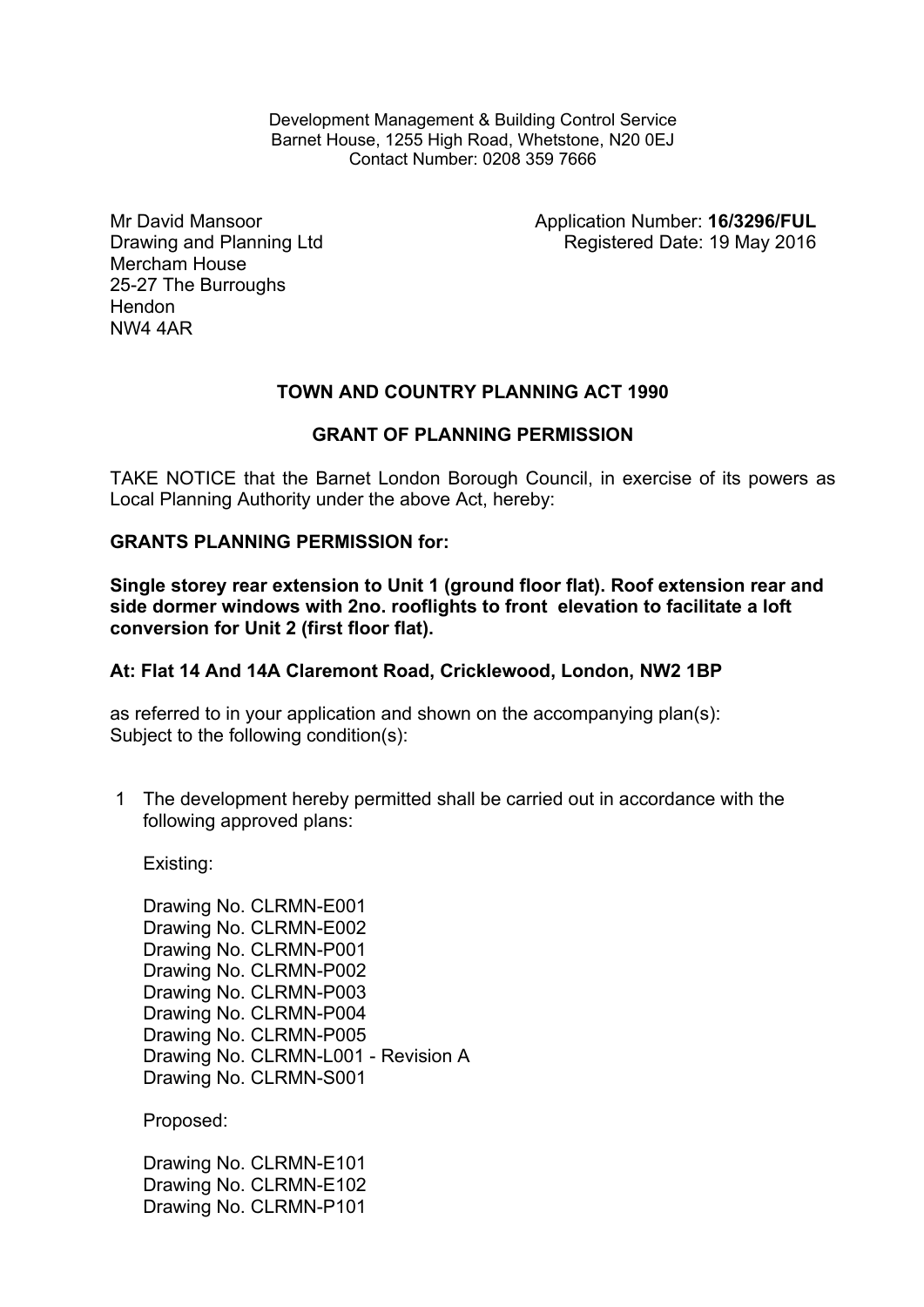Drawing No. CLRMN-P102 Drawing No. CLRMN-P103 Drawing No. CLRMN-P104 Drawing No. CLRMN-P105 Drawing No. CLRMN-S101 Drawing No. CLRMN-L101 - Revision A

Reason: For the avoidance of doubt and in the interests of proper planning and so as to ensure that the development is carried out fully in accordance with the plans as assessed in accordance with Policies CS NPPF and CS1 of the Local Plan Core Strategy DPD (adopted September 2012) and Policy DM01 of the Local Plan Development Management Policies DPD (adopted September 2012).

2 This development must be begun within three years from the date of this permission.

Reason: To comply with Section 51 of the Planning and Compulsory Purchase Act 2004.

3 The materials to be used in the external surfaces of the building(s) shall match those used in the existing building(s).

Reason: To safeguard the visual amenities of the building and surrounding area in accordance with Policy DM01 of the Development Management Policies DPD (adopted September 2012) and Policies CS NPPF and CS1 of the Local Plan Core Strategy (adopted September 2012).

4 The use of the roof extensions hereby permitted shall at all times be ancillary to and occupied in conjunction with the first floor flat and shall not at any time be occupied as a separate unit or dwelling.

Reason: To ensure that the development does not prejudice the character of the locality and the amenities of occupiers of adjoining residential properties in accordance with Policy DM01 of the Development Management Policies DPD (adopted September 2012).

# **INFORMATIVE(S):**

1 In accordance with paragraphs 186 and 187 of the NPPF, the Local Planning Authority (LPA) takes a positive and proactive approach to development proposals, focused on solutions. The LPA has produced planning policies and written guidance to assist applicants when submitting applications. These are all available on the Council's website. The LPA has negotiated with the applicant/agent where necessary during the application process to ensure that the proposed development is in accordance with the Development Plan.

#### **Date of Decision: 14 July 2016**

**Signed:**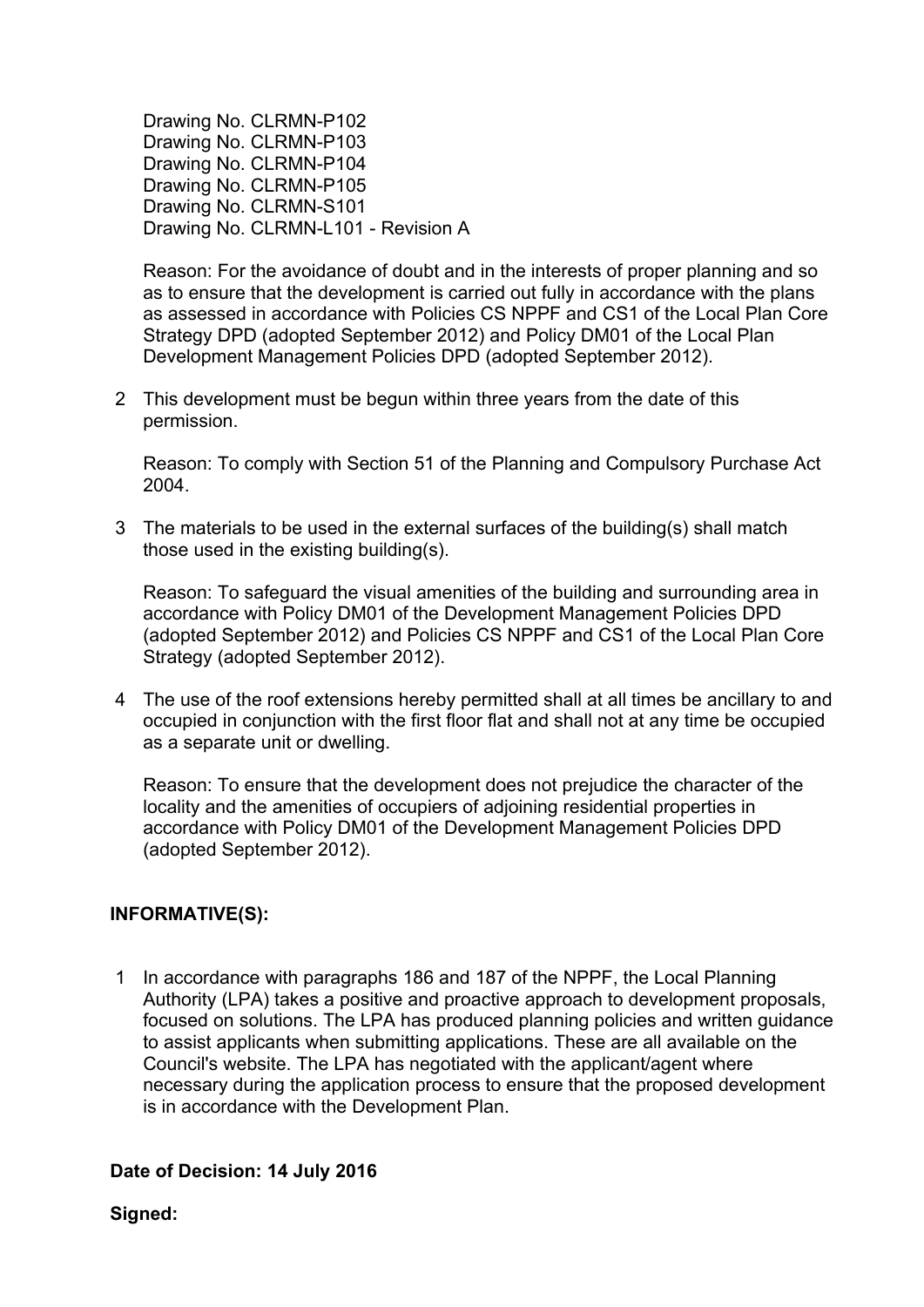**Joe Henry Assistant Director - Development Management & Building Control**

### **NOTE(S):**

- 1. Your attention is drawn to the attached Schedule which sets out the rights of an applicant who is aggrieved by a decision of the Local Planning Authority.
- 2. This Notice relates solely to a planning decision and does not purport to convey any approval or consent which may be required under the Building Regulations or any other statutory purpose.

For more information about making a Building Regulations application, please contact the Barnet Council Building Control team by email (building.control@barnet.gov.uk), telephone (0208 359 4500), or see our website at [www.barnet.gov.uk/building-control](http://www.barnet.gov.uk/building-control)

- 3. For information on Construction Site Guidelines for Householders and Developers, please visit [https://www.barnet.gov.uk/citizen-home/environmental](https://www.barnet.gov.uk/citizen-home/environmental-health/pollution/construction-information.html)[health/pollution/construction-information.html](https://www.barnet.gov.uk/citizen-home/environmental-health/pollution/construction-information.html)
- 4. For details relating to Street naming and numbering, please visit [https://www.barnet.gov.uk/citizen-home/planning-conservation-and-building](https://www.barnet.gov.uk/citizen-home/planning-conservation-and-building-control/building-control/street-naming-and-numbering.html)[control/building-control/street-naming-and-numbering.html](https://www.barnet.gov.uk/citizen-home/planning-conservation-and-building-control/building-control/street-naming-and-numbering.html)

# **APPEAL GUIDANCE:**

Should you (an applicant or agent) feel aggrieved by the decision of the Council to either refuse permission or to grant permission subject to conditions, you can appeal to the Secretary of State for the Department of Communities and Local Government – Sections 78 and 195 of the Town and Country Planning Act 1990 / Sections 20 and 21 of the Planning (Listed Buildings and Conservation Areas) Act 1990. Any such appeal must be made within the relevant timescale for the application types noted below, beginning with the date of the decision notice (unless an extended period has been agreed in writing with the Council):

• Six months: Full (excluding householder and minor commercial applications), listed building (including Certificate of Lawfulness in relation to a listed building), Section 73 'variation/removal', Section 73 'minor material amendment', extension of time and prior approval applications.

• 12 weeks: Householder planning, householder prior approval and minor commercial applications.

- 8 weeks: Advertisement consent applications
- No timescale: Certificate of lawful development (existing/proposed) applications.